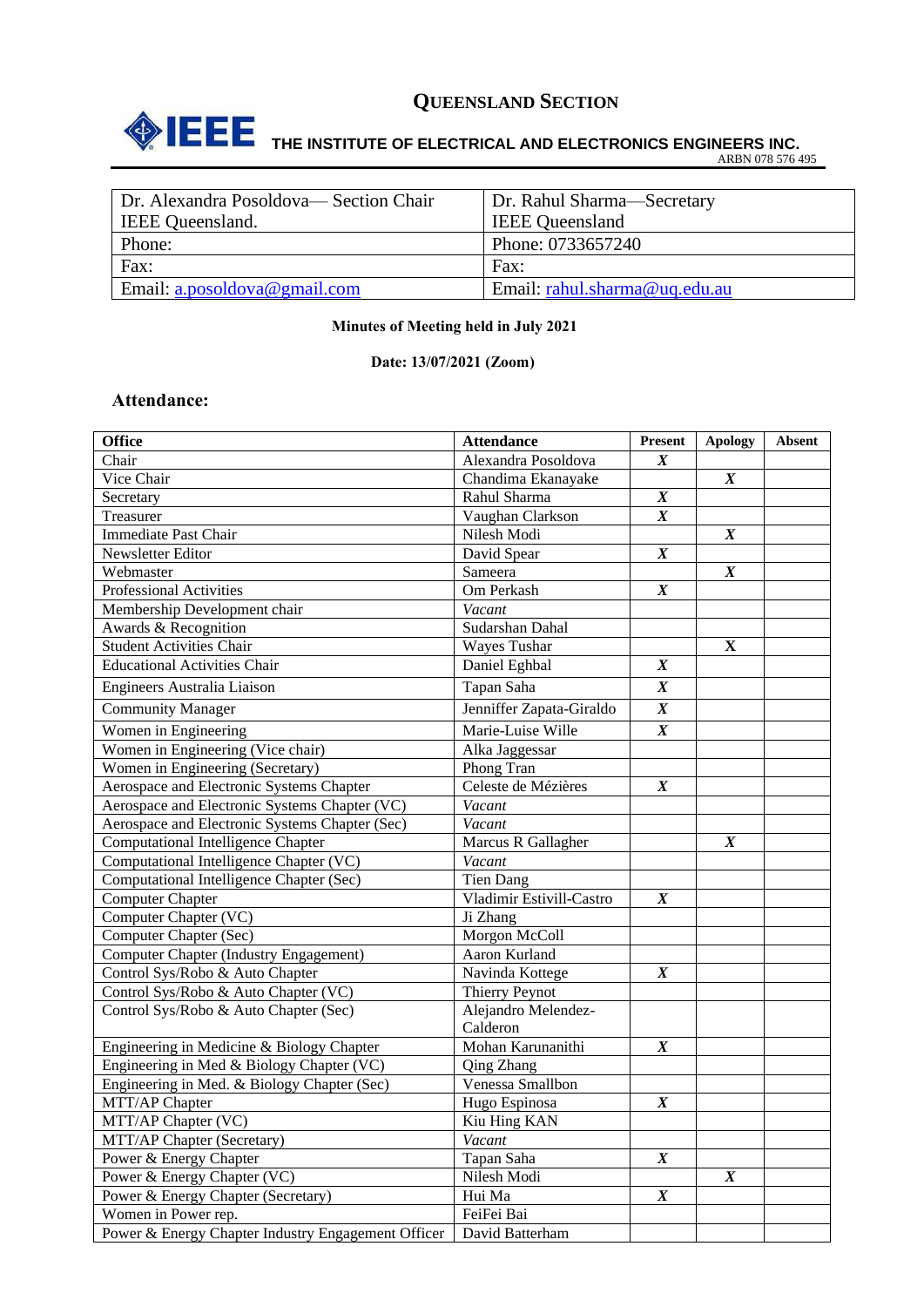

# **THE INSTITUTE OF ELECTRICAL AND ELECTRONICS ENGINEERS INC.**

ARBN 078 576 495

| Power and Energy Chapter (Student rep)  | Vacant                   |                  |                  |  |
|-----------------------------------------|--------------------------|------------------|------------------|--|
| Signal Pro & Comms Chapter              | Andy Ferris              |                  |                  |  |
| Signal Pro & Comms Chapter (VC)         | Megan Dawson             |                  |                  |  |
| Signal Pro & Comms Chapter (Sec)        | Vacant                   |                  |                  |  |
| IA/IE/PEL Chair                         | Junwei Lu                | $\boldsymbol{X}$ |                  |  |
| <b>IA/IE/PEL VC</b>                     | Firuz Zare               |                  |                  |  |
| IA/IE/PEL Treasurer                     | Mahinda Vilathgamuwa     |                  |                  |  |
| IA/IE/PEL Secretary                     | Farzad Farajizadeh       |                  |                  |  |
| Blockchain and IoT Chair                | Matthew Hutchins         | $\boldsymbol{X}$ |                  |  |
| Blockchain and IoT VC                   | Vacant                   |                  |                  |  |
| Blockchain and IoT Secretary            | Vacant                   |                  |                  |  |
| Young Professionals Chair               | Jenniffer Zapata-Giraldo | $\boldsymbol{X}$ |                  |  |
| Young Professionals (VC)                | Phong Tran               |                  |                  |  |
| Young Professionals (Sec)               | Ben John                 |                  | $\boldsymbol{X}$ |  |
| Student Counsellor QUT                  | Ghavameddin              |                  | $\boldsymbol{X}$ |  |
|                                         | Nourbakhsh               |                  |                  |  |
| <b>Student Counsellor UQ</b>            | Ruifeng (Richard) Yan    |                  |                  |  |
| <b>Student Counsellor GU-GC</b>         | Stephen So               |                  | $\boldsymbol{X}$ |  |
| <b>Student Counsellor GU-Nathan</b>     | Sascha Stegen            |                  |                  |  |
| <b>Student Counsellor USQ</b>           |                          |                  |                  |  |
| Student Counsellor CQU - Brisbane       |                          |                  |                  |  |
| Student Counsellor CQU - Rockhampton    |                          |                  |                  |  |
| <b>UQ Student Branch Chair</b>          | Wendi Ma                 | $\boldsymbol{X}$ |                  |  |
| <b>UQ Student Branch Vice Chair</b>     |                          |                  |                  |  |
| UQ IEEE PES Student Branch Chair        | Xin Zhong                |                  |                  |  |
| UQ IEEE PES Student Branch Vice Chair   | <b>Anupam Dixit</b>      |                  |                  |  |
| UQ IEEE PES Student Branch Secretary    | David Amoateng           | $\boldsymbol{X}$ |                  |  |
| UQ IEEE PES Student Branch Treasurer    | Jiakang Yang             |                  |                  |  |
| <b>QUT Student Branch Chair</b>         | Alex Makieieva           |                  |                  |  |
| <b>QUT Student Branch Vice Chair</b>    | Amin Mokaribolhassan     |                  |                  |  |
| <b>QUT Student Branch Secretary</b>     | Shaetrun Pathmanathan    | $\boldsymbol{X}$ |                  |  |
| Griffith Student Branch Chair (GC)      | Jodi Gagner              |                  |                  |  |
| Griffith Student Branch Vice Chair (GC) | <b>Richard Jensen</b>    |                  |                  |  |
| <b>IEEE HKN Mu Kappa Chapter</b>        | <b>Joel Bulow</b>        | $\boldsymbol{X}$ |                  |  |
| Life Members Chair                      | <b>Ed Palmer</b>         | $\overline{X}$   |                  |  |
| Section History Chair                   | Om Perkash               | $\overline{X}$   |                  |  |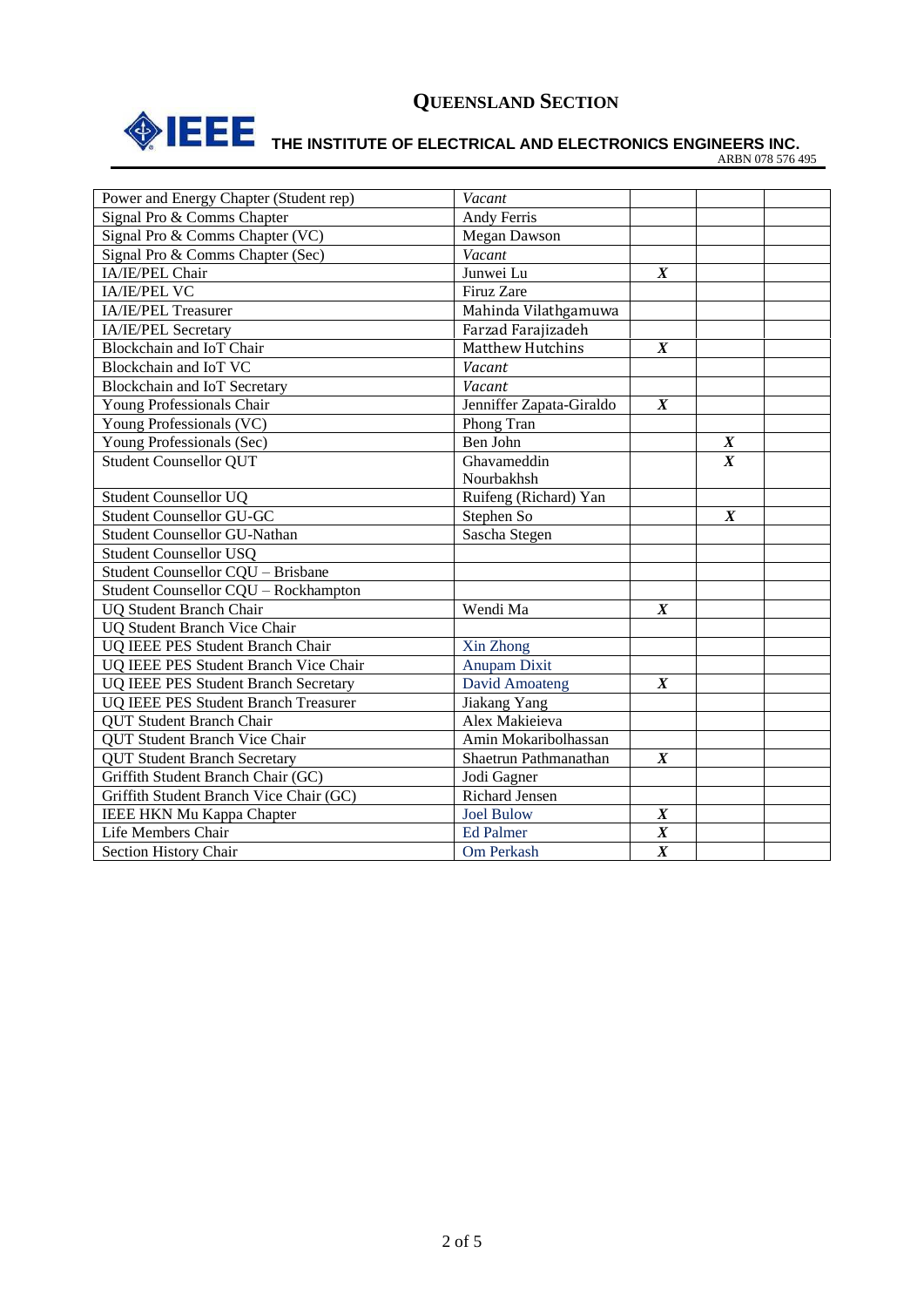

#### **THE INSTITUTE OF ELECTRICAL AND ELECTRONICS ENGINEERS INC.**

ARBN 078 576 495

- **1. Attendance and apologies.** As noted.
- **2. Confirmation of agenda.** Agenda confirmed.

#### **3. Acceptance of minutes of the last meeting.**

Minutes of the last meeting were circulated. Approval deferred to next meeting due to an issue raised by Jennifer that attendance sheet should mark attendenace in each location for members who hold multiple positions.

#### **4. Business arising from the last meeting.**

**ACTION ITEM 2021\_07\_01**: Rahul to mark present in each entery on the attendance sheet for members who hold multiple positions and therefore whose name appears more than once on the attendance sheet.

#### **5. Reports from the Section committee:**

#### **5.1 Chair**

- GRSS/SP/COMS joint chapter formation: The GRSS was added to SP/COMS joint chapter. This was motivated to cater for Geoscience and Remote Sensing members and to support the intention to apply for a conference in the near future.
- EA dinner postponed: EA dinner cancelled due to uncertain COVID situation. Status of the already booked places discussed whether to carry forward the booking or refund and re-book when the new date is known. Committee unanimously agrees to keep the registrations and open the spots if there are any cancellation from the existing bookings.
- Rabate 2020: Student branches only GC branch submitted the report and received funding. Wayes working with SB to ensure reports are submitted and receive funding. Alexandra presents the events orgranised vs rebate received details for all chapters and branches for 2020 and encourages all chapters the organise minimum number of events and ensure that reports are filed.
- Zoom renewal: Zoom has gotten renewed through Alexandra's credit card but Alexandra opens the discussion on whether to stick with Zoom for the next 12 months.

**Motion:** Reimbursement of the Zoom renewal expense to Alexandra.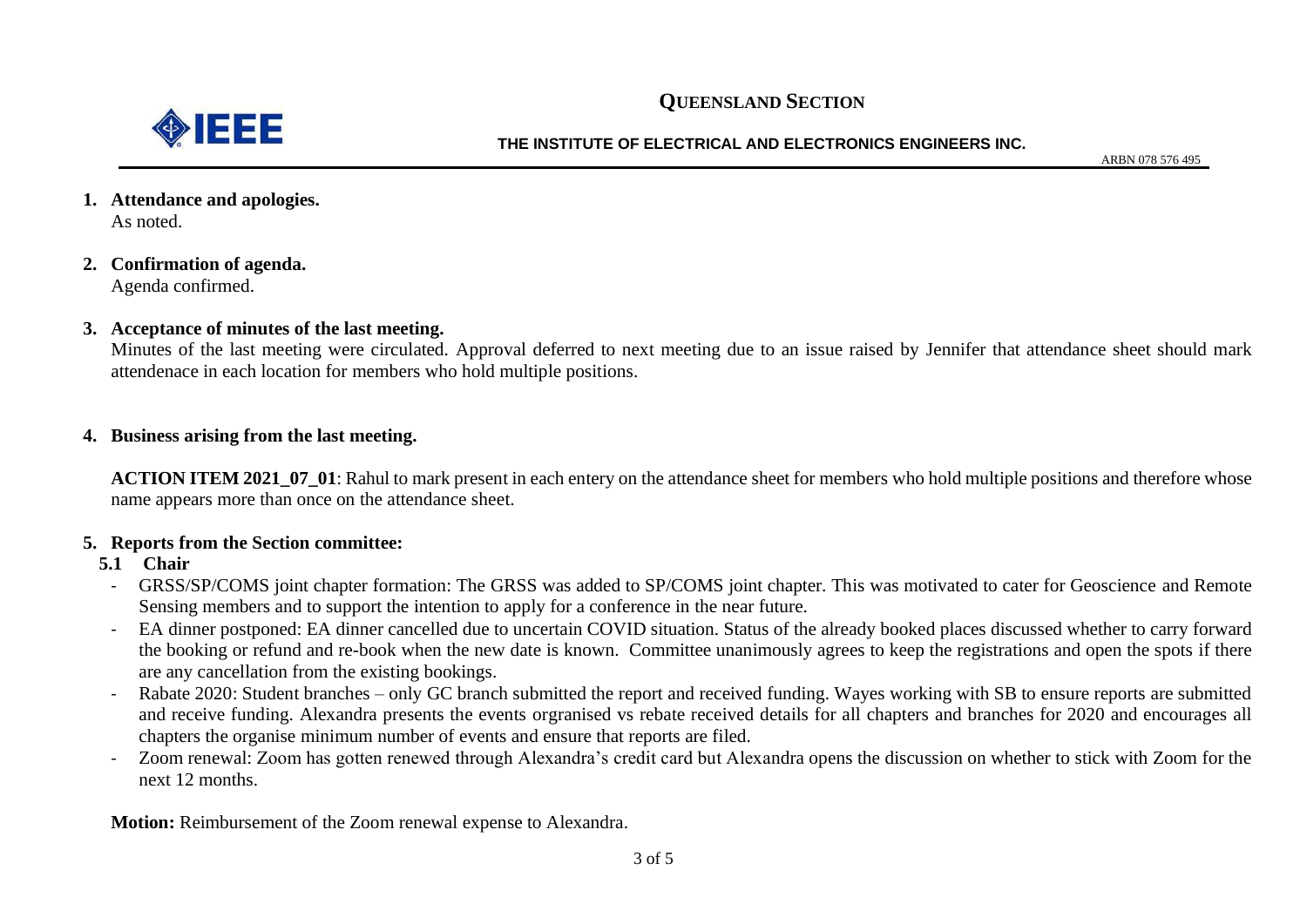

#### **THE INSTITUTE OF ELECTRICAL AND ELECTRONICS ENGINEERS INC.**

ARBN 078 576 495

#### **Proposer: Alexandra Second: Vaughan Approved.**

- AGM: Chandima has started to reach out for venues 25/26 Nov or 18/19 Nov. Vaughan supports the idea that we aim for Fridays. Committee agrees to aim of Friday dates.
- **5.2 Vice Chair**
- **5.3 Secretary**
- **5.4 Treasurer:**

#### **5.5 Newletter Editor:**

- Call for contributions for the August newsletter. Due date for the submissions: COB Monday 26th July.

**ACTION ITEM 2021\_07\_02** – David to send around the template with the reminder for the contributions

- **5.6 Awards and Recognitions**
- **5.7 Professional Activities**

#### **5.8 Student Activities**

Update from Wayes:

1. Wayes has sent emails to all IEEE QLD student councilors about the submission of the annual report. Councilors of UQ and Griffith-Gold Coast campuses have confirmed that they will submit the report by the deadline. However, yet to hear back from other councilors. Wayes will send another email at the end of July.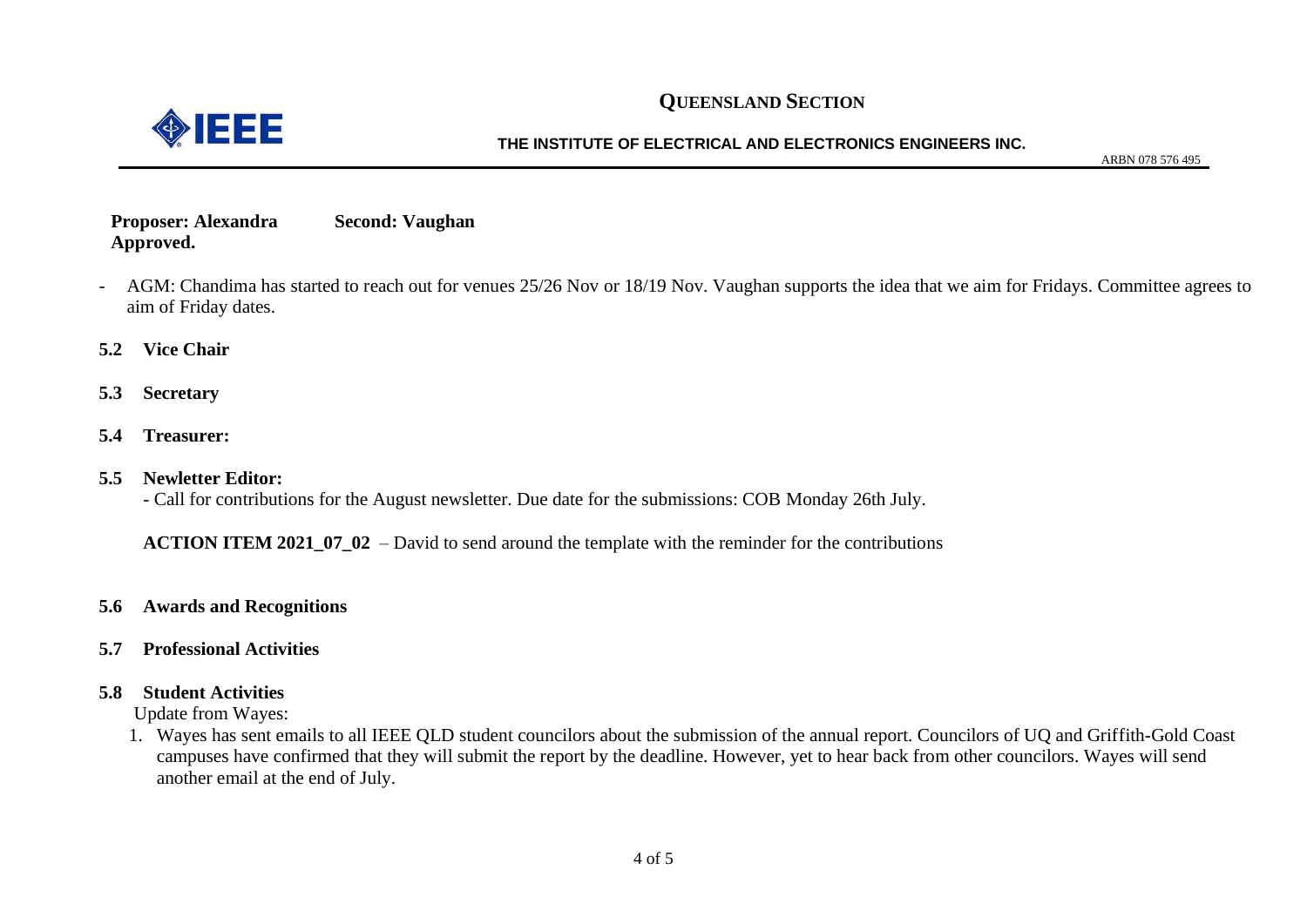

#### **THE INSTITUTE OF ELECTRICAL AND ELECTRONICS ENGINEERS INC.**

ARBN 078 576 495

2. IEEE Queensland Student Activities is actively working with the members of the committee of ISGT-Asia (IEEE PES Innovative Smart Grid Technology-Asia) 2021 to coordinate several conference awards including 20 travel awards, 10 best paper awards, 5 best presentation awards, and 5 best poster awards.

#### **5.9 Membership Development**

- **5.10 Educational Activities**
- **5.11 Engineers Australa liaison**
- 5.12 **Webmaster**

#### **6. Student Chapter Activities**

**6.1 UQ**

**6.2 UQ PES:** 3 events so far – (1) Membership drive attracted 12 new members, (2) PES day (3) Visit to UQ TIC in July. Another event being planned for next month including solar farm visit. **6.3 QUT**

Shaetrun: 2 events – returning graduate seminar in early August, PhD seminar.

**6.4 GU (Nathan)**

**6.5 GU (GC):**

Andrew Jensen (Secretary and Treasurer of GU-GC SB) – A number of events got postponed due to COVID.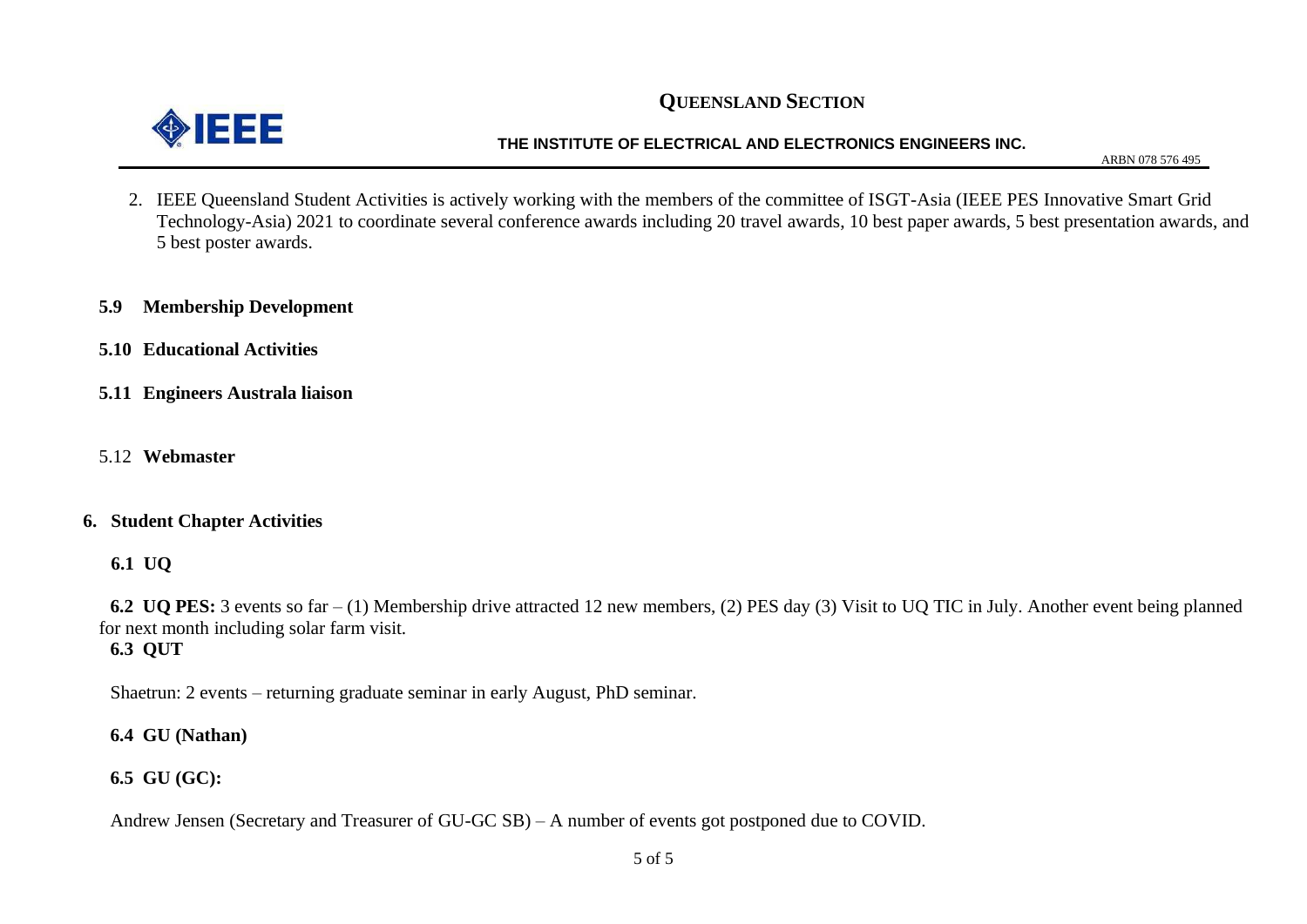

#### **THE INSTITUTE OF ELECTRICAL AND ELECTRONICS ENGINEERS INC.**

ARBN 078 576 495

**6.6 CQU (Brisbane)**

**6.7 USQ**

#### **7. Chapter and Affinity Group reports and plans for 2019**

**7.1 Aerospace and Electronic Systems:** Planning in progress for events in the second half of this year.

#### **7.3 Computational Intelligence**

**7.4 Computer Society:** Recent event attracted 20 attendees. Another event planned to be held on Wed Aug. 18. On average one event every quarter is

being held.

#### **7.5 Control Systems/Robotics & Automation**

8 events so far: 5 reported 3 pending.

#### **7.6 Engineering in Medicine & Biology:**

2 events held and 2 upcoming. 12 attendees in the first event and 17 in the second event. One more webinar planned for late July.

Mohan/EMB would like to advertise it with student branch. Alexandra suggests to send the event details with her and Wayes for advertisement among student members.

Another event to be held in August.

#### **7.7 Microwave Theory & Techniques/Antennas & Propagation:**

Hugo: 2 events held, 1 reported. Vice-chair has relocated to Sydney and discontinued.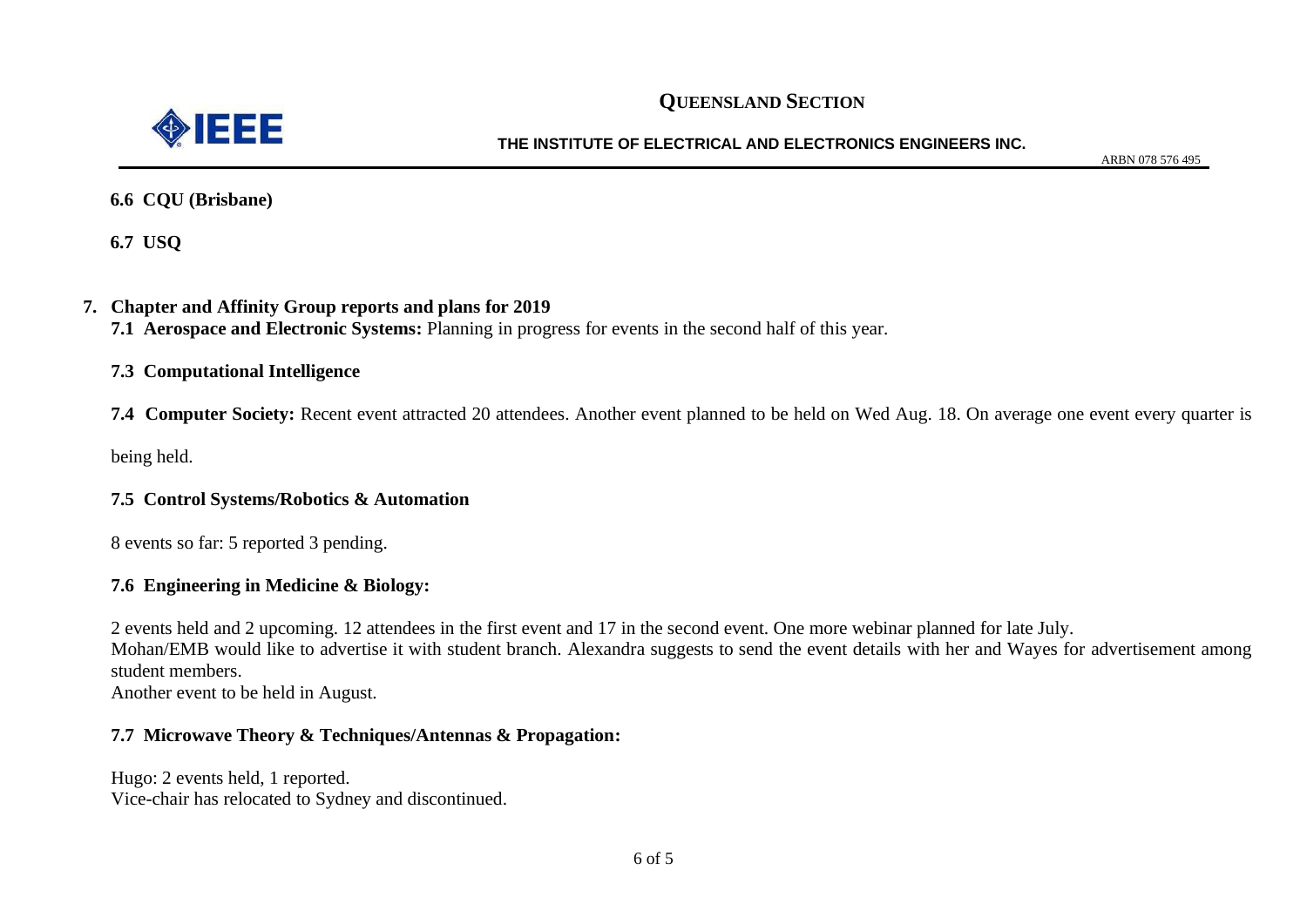

#### **THE INSTITUTE OF ELECTRICAL AND ELECTRONICS ENGINEERS INC.**

ARBN 078 576 495

#### **7.8 Power & Energy/DEIS Joint Chapter**

All the effort going into ISGT Asia organisation– all the sponsorship taken. The conference switched to hybrid mode to account for COVID situation.

#### **7.9 Power Electronic/Industrial Electronics/ Industry Applications**

Also supporting ISGT. Events planned for the second half of this year. An event planned on microgrid.

#### **7.10 Signal Processing/Communications**

#### **7.11 Young Professionals:**

Successfully received funding of \$750 (US) for an event 'dining with the stars'. Expect to have 5 events by the end of this year all in the second half of this year.

**Clarification saught:** \$200 were approved for the first networking event. Want to combine \$200 + USD750. Committee/Alexandra clarify that it is OK to combine as long as the spending of the funding is consistent with the approval.

#### **7.13 Women In Engineering**

No events so far. An event organised for Monday Aug. 16 on 3-D printing. Expect to have montly events for rest of the year.

#### **7.14 IEEE HKN Mu Kappa Chapter**

- AGM/Induction Recap (New elected committee members): Sam Mol, Thomas Cortney and 2 other members.
- Request reimbursement of 50% off HKN membership (i.e. new members) and AGM catering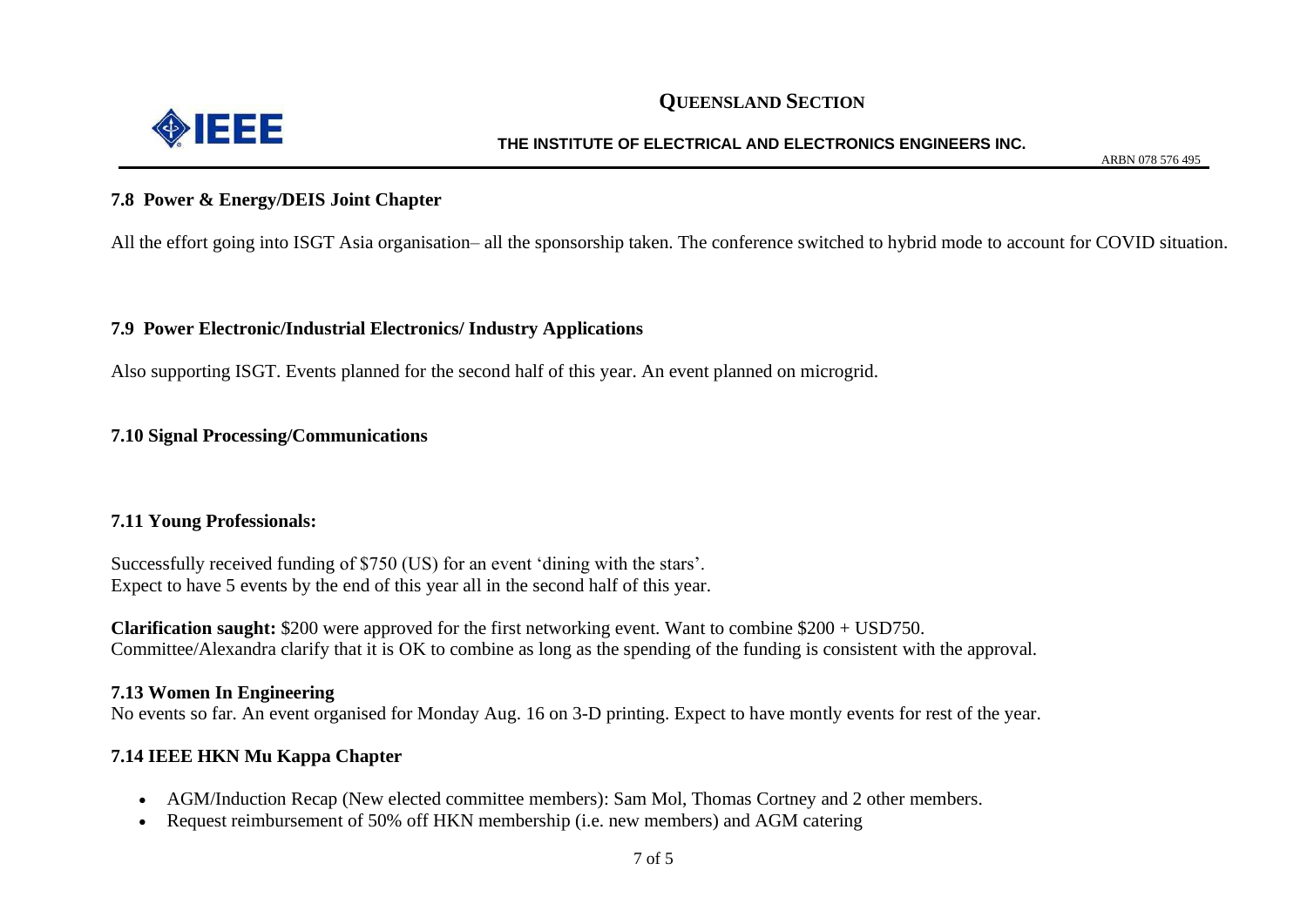

#### **THE INSTITUTE OF ELECTRICAL AND ELECTRONICS ENGINEERS INC.**

ARBN 078 576 495

**Motion:** To reimburse of \$92 associated with the AGM catering. **Approved.** 

• Request to add the new committee members to the QLD section webpage and email list

**ACTION ITEM 2021\_0 7\_**03: Joel to send the email with new IEEE HKN Mu Kappa Chapter committee member details to Rahul.

**7.15 Blockchain IoT:** 1<sup>st</sup> event to be held in mid July from IBM.

#### **7.16 Life Members**

8. Any other business:

Alexandra: IEEE Day, Oct 5<sup>th</sup>. We should start planning. Jenn volunteers to be on the organising committee. Vaughan reminds that we should start planning the nominations for 2022.

**ACTION ITEM 2021\_0 7\_04:** Chandima to start planning for the 2022 nominations.

9. Next meeting: August  $10<sup>th</sup>$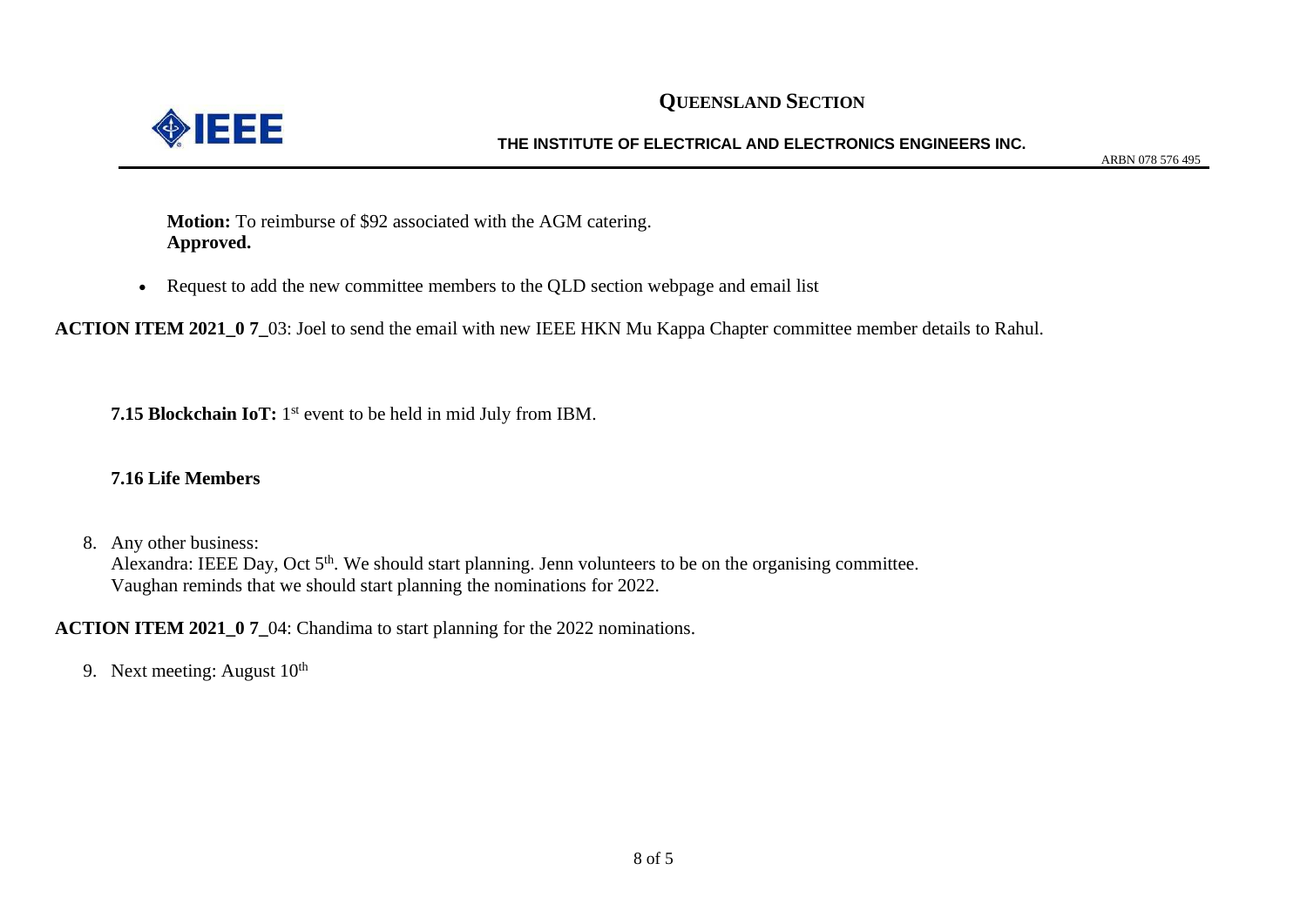



#### **THE INSTITUTE OF ELECTRICAL AND ELECTRONICS ENGINEERS INC.**

ARBN 078 576 495

#### **ACTION LIST**

Actions shaded dark have been either completed or cancelled (Numbering Scheme: Meeting#-Action Number-Year)

| <b>Action No</b>               | <b>Description</b>                               | <b>Completion Date</b> | <b>Status</b> |
|--------------------------------|--------------------------------------------------|------------------------|---------------|
| <b>ACTION ITEM 2021_06_01</b>  | Om to send information about the missing minutes |                        | Ongoing/Om    |
|                                | to Alexandra. Alexandra will take action to find |                        |               |
|                                | those and Sameera will update the web.           |                        |               |
| ACTION ITEM 2021_07_01         | Rahul to mark present in each entery on the      |                        | Rahul         |
|                                | attendance sheet for members who hold multiple   |                        |               |
|                                | positions and therefore whose name appears more  |                        |               |
|                                | than once on the attendance sheet.               |                        |               |
|                                |                                                  |                        |               |
| <b>ACTION ITEM 2021_07_02</b>  | David to send around the template with the       |                        | David         |
|                                | reminder for the contributions                   |                        |               |
| <b>ACTION ITEM 2021 0 7 03</b> | Joel to send the email with new IEEE HKN Mu      |                        | Joel          |
|                                | Kappa Chapter committee member details to        |                        |               |
|                                | Rahul.                                           |                        |               |
| <b>ACTION ITEM 2021_0 7_04</b> | Chandima to start planning for the 2022          |                        | Chandima      |
|                                | nominations.                                     |                        |               |